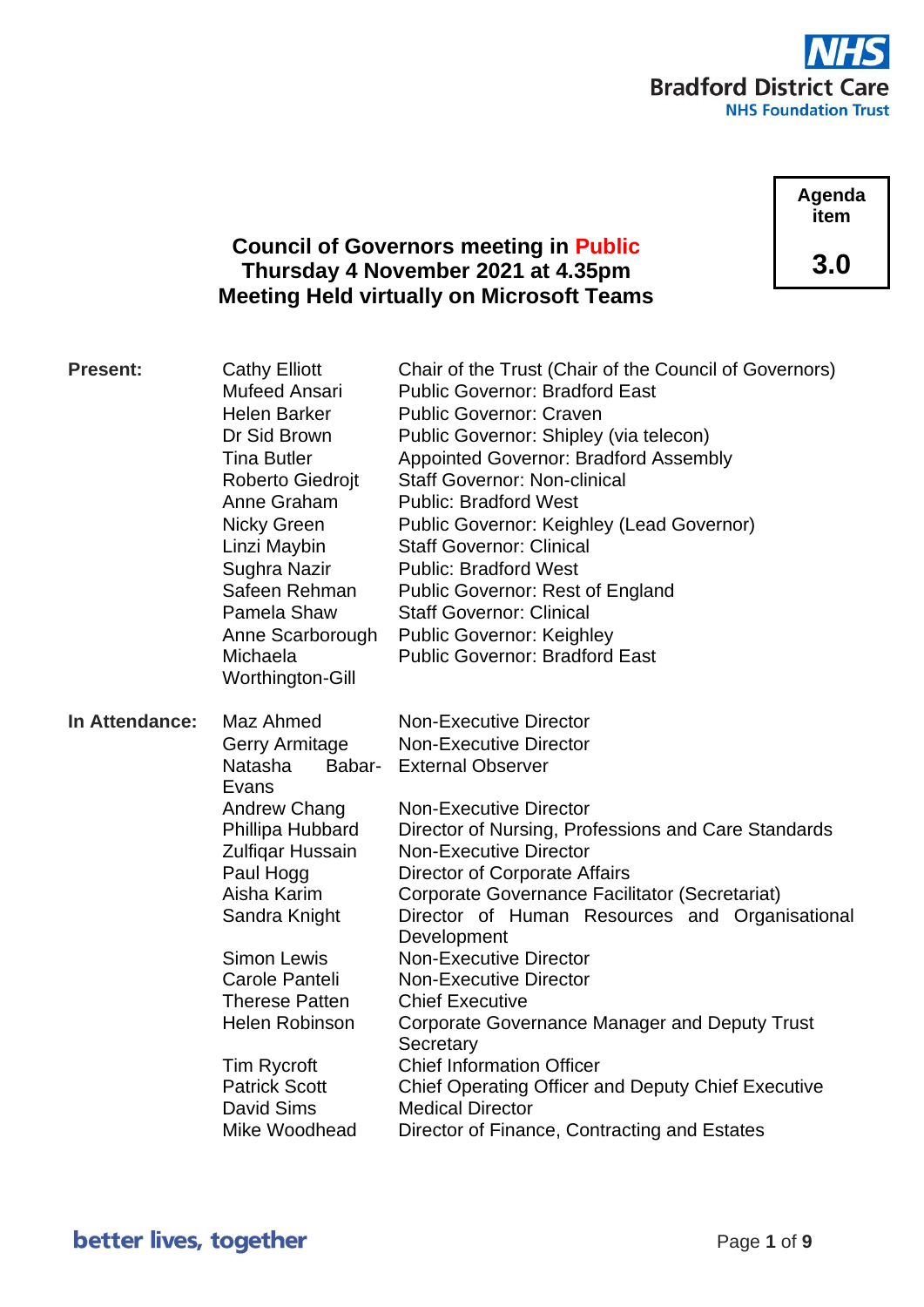

#### **Item Discussion**

### **136 Welcome and Apologies for Absence** (agenda item 1)

The Chair, Cathy Elliott, opened the meeting at 4.30pm and welcomed all attendees. She thanked everyone for their attendance to the virtual meeting. In line with governance best practice, the meeting was being recorded and would be retained for a limited time until the Council of Governors had formally approved the minutes at its next meeting.

Apologies for absence had been received from: Councillor Matthew Bibby - Appointed Governor: Bradford Council, Councillor Richard Foster - Appointed Governor: Craven Council, Abdul Khalifa - Staff Governor (Non-Clinical), Katie Massey – Public Governor: Bradford West, Ishtiaq Ahmed - Appointed Governor: Sharing Voices, Belinda Marks - Staff Governor: Clinical, Darren Beever – Public Governor: Bradford South, Surji Cair - Public Governor: Shipley, Stan Clay - Public Governor: Bradford South, Michael Frazer - Public Governor: Bradford East, Sabiya Khan - Appointed Governor – Bradford Council, Janice Hawkes Appointed Governor: Barnardo's, John Bridgeman - Appointed Governor: Bradford University and Anne Scarborough - Public Governor: Keighley.

The Council was quorate.

### **137 Declarations of any Conflicts of Interest** (agenda item 2)

No declarations of interest were made.

**138 Minutes of the previous public meeting held on 1 July 2021** (agenda item 3)

The minutes of the public meeting held on 1 July 2021 were accepted as a true and accurate record.

### **139 Minutes of the Annual Members' Meeting held on 16 September 2021** (agenda item 5)

The minutes of the minutes of the Annual Members' Meeting held on 16 September 2021 were accepted as a true and accurate record.

**140 Matters Arising** (agenda item 6)

There were no matters arising.

#### **141 Action Log** (agenda item 7)

Ms Elliott presented the cumulative action log which showed those actions previously agreed by the Council of Governors, those that had been completed and those that remained outstanding.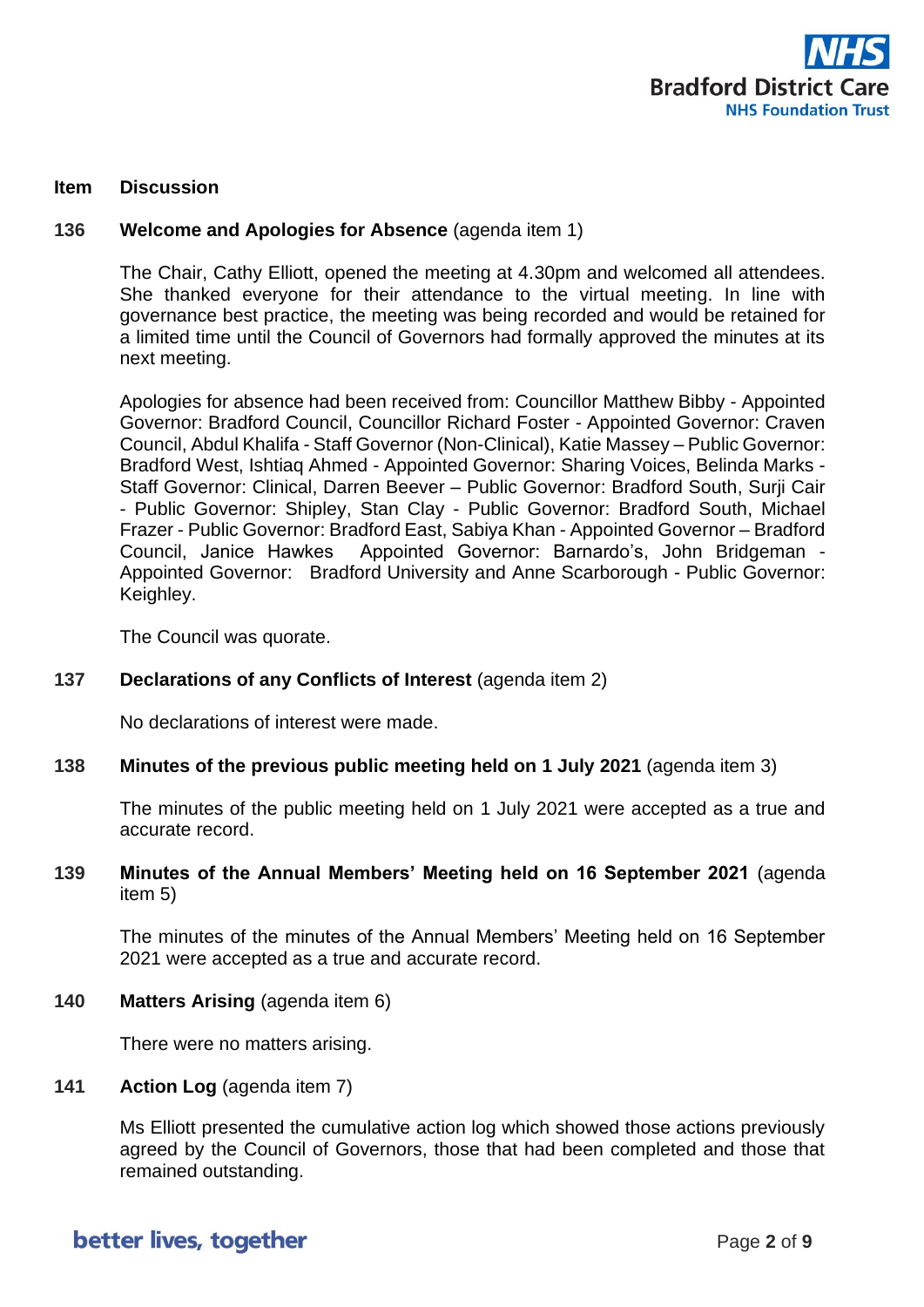

## **Mr Hogg noted the Integrated Performance Report and suggested a discussion PH with Anne Scarborough, Lead Governor, and Linzi Maybin, Deputy Lead Governor, to discuss the report in the New Year.**

Ms Elliott mentioned that in with the request at the 2021 Annual Members Meeting in September we would arrange a virtual Open House Q&A session for Governors to discuss the forthcoming legislative changes for Integrated Care Systems which would be arranged in the New Year.

## **The Council welcomed the updates provided and agreed to close the actions listed as competed.**

## **142 Chair's Report** (agenda item 8)

Ms Elliott updated the Council of Governors on a range of matters, including Board membership changes and external engagement; Care Quality Commission (CQC) Well-Led Inspection update (awaiting the CQC's report); Trust strategic development work, including aligning with the integrated care agenda and partnership working; and a number of governance related matters.

As confirmed at the Annual Members Meeting (AMM) in September 2021 this year, Anne Scarborough was congratulated on becoming the Trust's next Lead Governor from November this year as an uncontested candidate. Nicky Green as out-going Lead Governor and Anne as incoming Lead Governor had been working on a handover together since September, including supporting each other through the regulator Well-Led inspection. Ms Elliott thanked Nicky Green for her active role as Lead Governor since 2019 and her Governor role prior to this. Nicky would stay on as a Governor into spring next year.

On 18 October, Staff Governor Linzi Maybin was confirmed as the Trust's Deputy Lead Governor to work with Anne from November this year. Linzi was appointed following an open Governor voting process in early October this year. Linzi would take on the role immediately, following the retirement of Colin Perry earlier in the year.

Ms Elliott also noted that the Council of Governor's Nominations Committee had met virtually on 21 October 2021 to review and approve the proposed Non-Executive Director (NED) recruitment plans due to the retirement of NEDs Gerry Armitage and Zulfi Hussain in February 2022. An outline of NED recruitment plans was outlined in agenda item 6 of the private meeting prior to this meeting, approved by Governors.

The Committee had also approved the proposed interim Board arrangements due to the Chair, Cathy Elliott's departure in early December this year, including NED Carole Panteli as Interim Chair, NED & Audit Chair Andrew Chang as Interim Deputy Chair and NED Simon Lewis as Interim Senior Independent Director. Once the NED recruitment plans were live and in process, Governors would be updated on Chair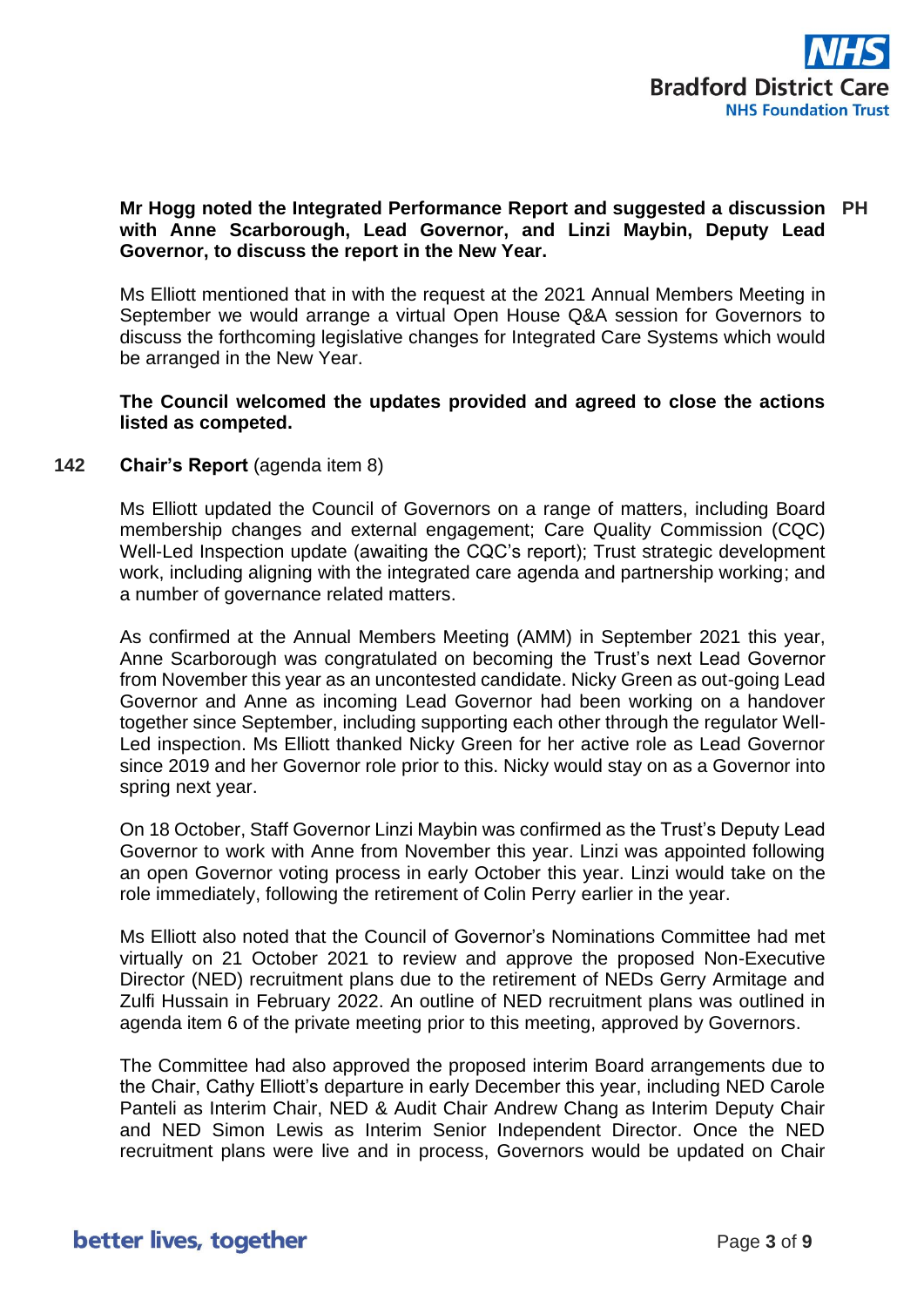

## plans which would follow. **The Corporate Governance Team would update the CGT Governors on NED recruitments.**

Mr Hogg updated that there was a new vacancy in the Council of Governors following the resignation of Joyce Thackwray due to new community work, and Ms Elliott thank Mrs Thackwray for her contribution as a Public Governor. Governor Sid Brown highlighted an error in the wording of his constituency in the report and it would be amended.

**In the Chair's Report the Council of Governors:**

- **noted the Board Membership changes taking place with robust recruitment and continuity plans in place, reported to both the Council of Governors Nominations Committee and meeting of 4 November 2021;**
- **noted the Council of Governors update, including the new Lead and Deputy Lead Governors appointed;**
- **noted the regulator's Well-Led Inspection update of September/October 2021 and that the Trust awaits the CQC report; and**
- **noted the Board's strategic development work in line with integrated care policy and related partnership working.**

**In the Governance Matters section the Council of Governors:**

- **noted the Governor vacancy in the Bradford South Constituency;**
- **noted the membership of the Nominations and Remuneration Committees; and**
- **noted the opportunity to become a member of the Membership Development Committee with expressions of interest invited.**

## **143 COVID-19 Update** (agenda item 9)

The Chief Operating Officer and Deputy Chief Executive, in the role of Incident Commander, provided the Council with a COVID-19 update. Mr Scott highlighted the pressures coming into winter and discussed key challenges, including staffing pressures and increased acuity across services. However, he provided assurance that the Executive Management Team had been monitoring the challenges via the Silver Command meetings, which were being stepped back up.

The Director of Nursing, Professions and Care Standards updated the Council on the COVID-19 vaccination programme. The Trust's Covid vaccination programme would be delivering booster vaccinations, as would the Trust's community vaccination centre (CVCs) site at Jacob's Well for the general public, alongside satellite and drop-in sites to reach certain communities.

The Trust had also extended its work this Autumn to deliver vaccinations for 12 – 15 year olds in schools based on the well-established school immunisation programmes. This work continued in line with the national Joint Committee on Vaccination and Immunisation (JCVI) vaccination categories and an NHS vaccination consent process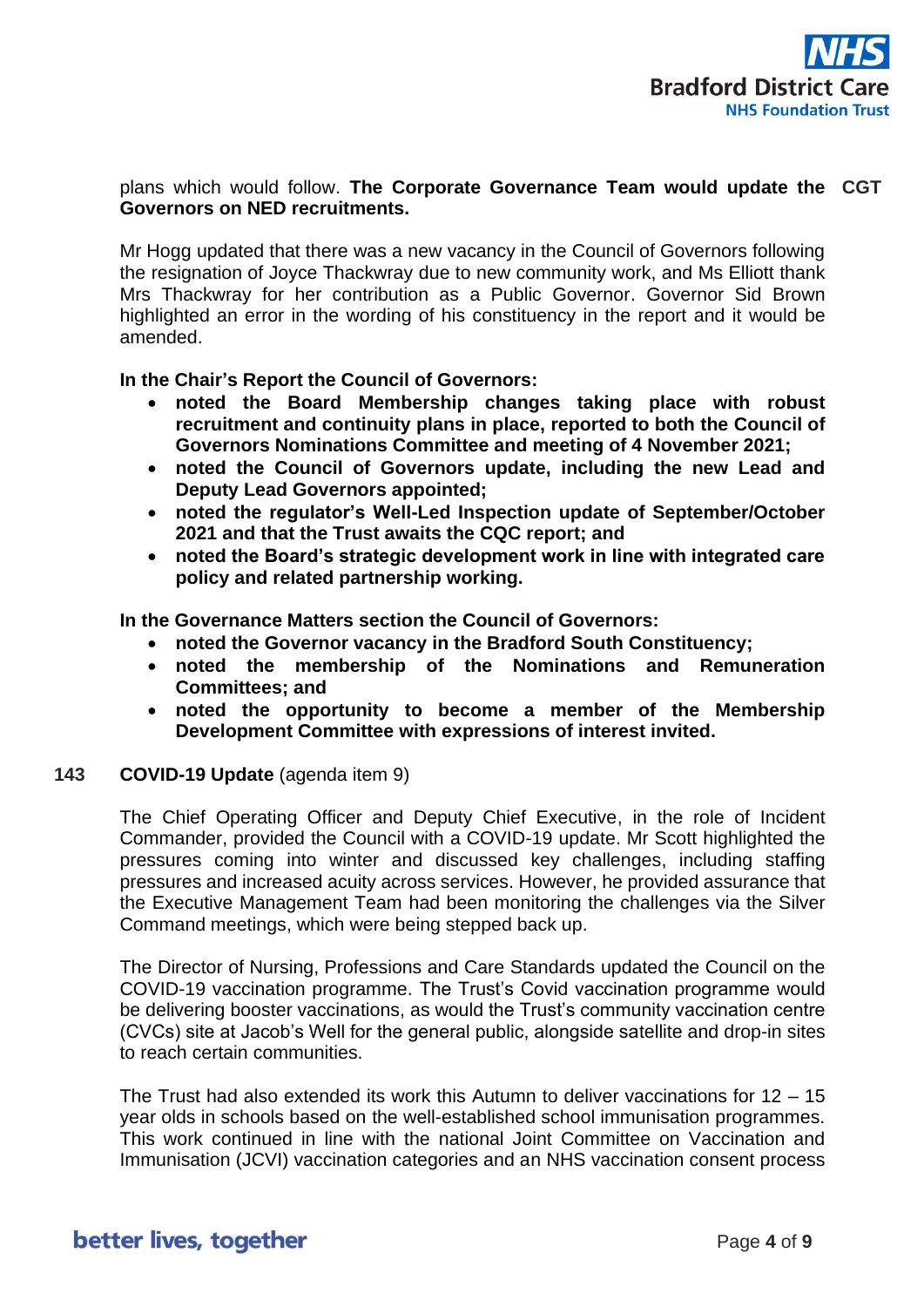

for those being vaccinated which was supported by a Board Assurance Committee, recorded at the relevant Board meetings and Committees.

Ms Nazir asked a question around mandatory vaccines for NHS staff. Mr Sims highlighted that although nothing had been enforced, the Trust was discussing this via its Ethics groups. She also asked if there had been any Covid outbreaks at Lynfield Mount Hospital. Mr Scott mentioned that the hospital had had a number of outbreaks in recent weeks after a long period with no outbreaks which were being managed within Trust policy and Infection Prevention Control guidance. He informed the Council that the clinical and Infection Prevention Teams had been working very effectively to maintain safe environments within the Trust's inpatient units.

Ms Butler asked about vaccine take up in Bradford. Ms Hubbard mentioned that the clinically vulnerable from ages 12-15 had started being vaccinated and it was anticipated that the vaccination centre would remain open until at least end of March 2022.

### **The Council noted the COVID-19 update and Trust's response during COVID-19.**

### **144 Integrated Performance Report** (agenda item 10)

Mr Scott presented the Integrated Performance Report, which aimed to assist the Council of Governors in seeking assurance against the Trust's performance and progress in the delivery of a broad range of key targets and indicators.

Since March 2020, the Board, Board Committees and associate sub-groups have used a consistent data pack containing high level dashboards, supported by individual data charts. In November 2020, the Board had approved a revised operational governance structure and reporting arrangements, and subsequent changes to meeting schedules and flows of information. The changes formed part of the continued development of the Trust's performance management framework. In May 2021, the Audit Committee had approved the updated performance management framework for 2021 – 2023.

Mr Scott mentioned that COVID-19 continued to impact on activity, presentation, capacity and performance, together with associated staffing pressures, and this continued to provide a major focus of Committee attention. There was a combined impact of growing demand and increased acuity and complexity, with COVID-19 having a clear and significant impact on staffing.

Ms Nazir mentioned that acknowledging staff resilience was positive. However, the Trust had to be open to the inherent safeguarding risk factors present if many staff were working additional hours, some without breaks and always with the same teams. She asked what additional safety nets and monitoring was in place. Mr Scott explained that during the pandemic staff satisfaction had increased, and he wanted to assure the Council that the Executive Management team were looking at this and other related issues. Mrs Green mentioned that schools were mentioning extended waiting times for CAMHS. Mr Sims and Mr Scott stated that the CAMHS waiting time should only be two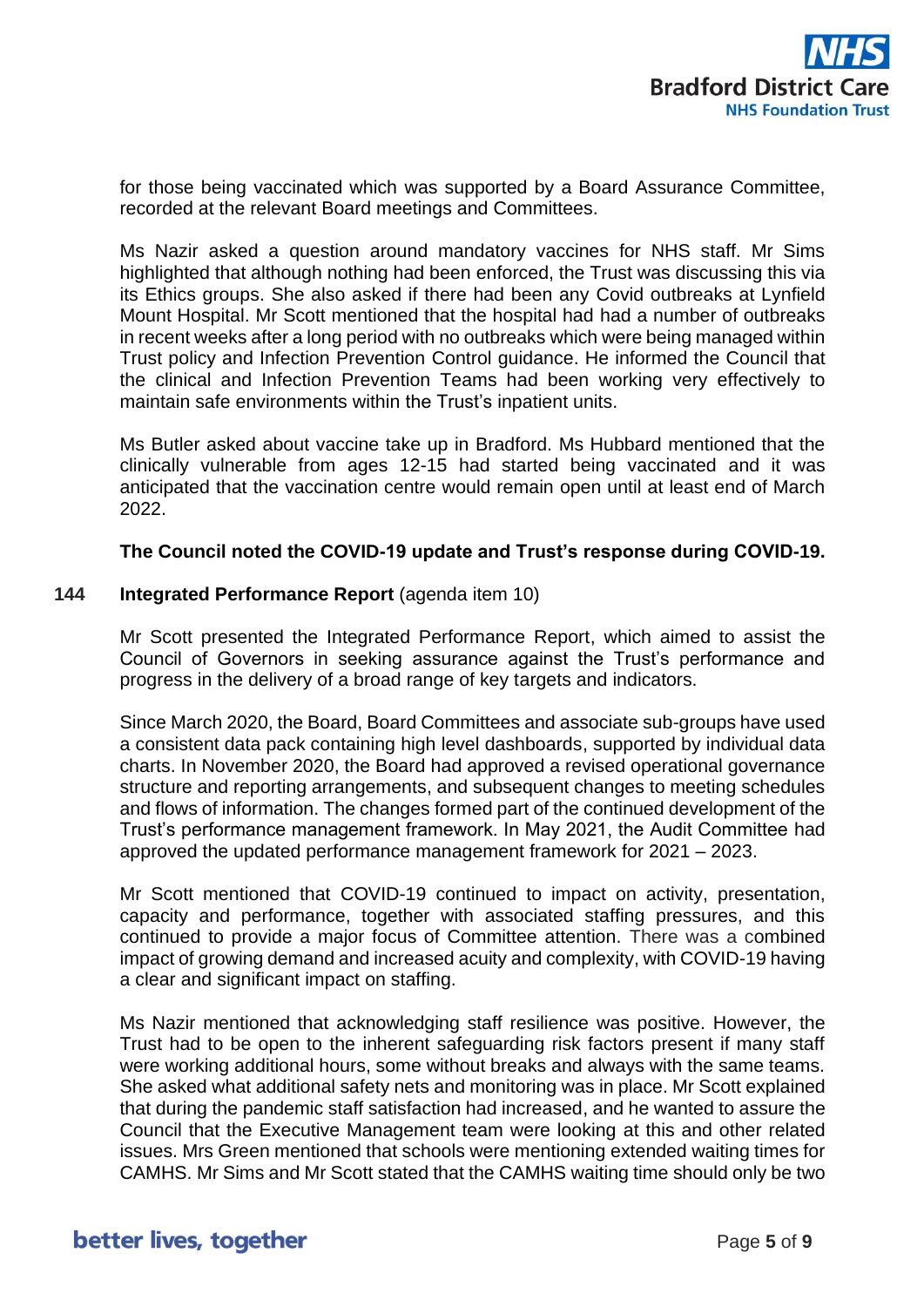

weeks for an initial referral, following Trust quality improvement work, and not as long as outlined in the individual case highlighted by Mrs Green. **Mr Sims committed to contacting the school highlighted in the case to provide the latest CAHMS PS service information. DS/PHu/**

**The Council of Governors considered the key points and exceptions highlighted and noted the actions being taken.**

## **145 Assurance Reporting: Audit Committee** (agenda item 11.1)

Non-Executive Director Andrew Chang presented the Audit Committee Assurance Report. The key discussion points and matters to be escalated from the Committee meeting were discussed, including some overdue recommendations that Mr Chang highlighted to the Council. Mr Woodhead mentioned that the overdue recommendations had been raised at the Compliance and Risk Group internally to ensure that the matters were escalated. The Audit Committee had also approved the Charitable Funds finances for 2021.

## **The Council welcomed the update provided and the leadership and scrutiny that had been undertaken by the Committee.**

#### **146 Assurance Reporting: Mental Health Legislation Committee** (agenda item 11.2)

Ms Panteli presented the Mental Health Legislation Committee (MHLC) assurance report. The key discussion points and matters to be escalated from the Committee meeting were discussed. There were no issues to alert the Committee that had been discussed at the meeting. Ms Panteli made some comments under the advise section, including that the Mental Capacity Act audit results which had been presented to Committee and which highlighted the sustained compliance with assessment of patients and documentation.

The Committee noted that the numbers of physical interventions had risen and data suggested that this had been predominantly on female wards. The Committee had requested the Positive and Proactive Steering Group internally to undertake a detailed analysis of the data and report back to the November 2021 Committee. It had been agreed that a staff story about the difficult decision-making process to apply full physical interventions would be brought to a future meeting. The Committee was briefed by the Chair of Positive and Proactive Steering Group on a presentation on "No Force First" from clinical leads at Merseycare NHSFT to exchange practice. The Trust had committed to adopting the No Force First principles and the programme of work would be led by the P&P group with routine reporting to MHLC. The Board had been advised in July this year of a deterioration in the timeliness of reports to tribunals and hospital managers. Work was underway to address this, using Quality Improvement (QI) methodology. A 30-day report would be given to the November 2021 Committee on QI taking place.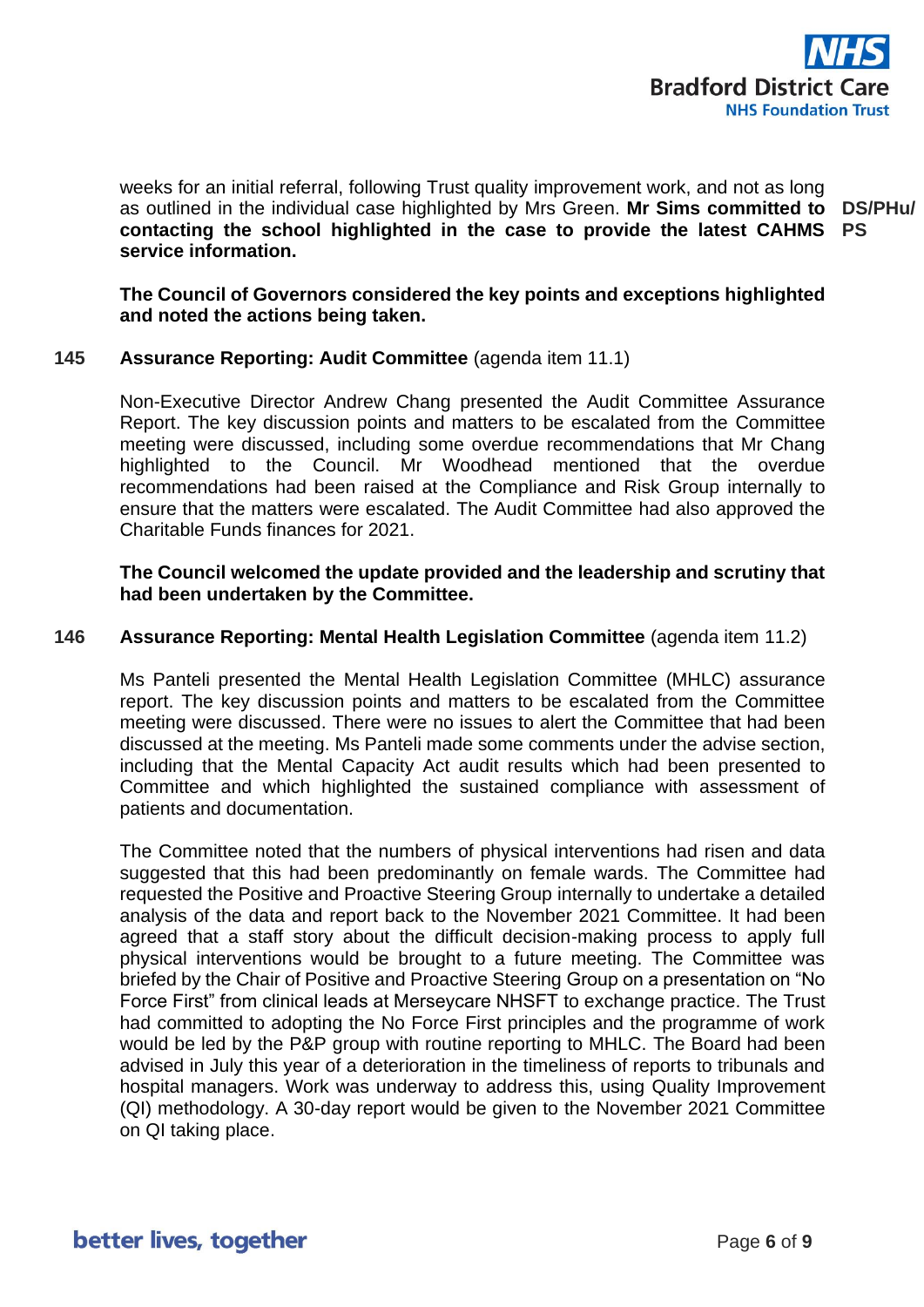

**The Council welcomed the update provided, and the leadership and scrutiny that had been undertaken by the Committee.**

## **147 Assurance Reporting: Workforce and Equality Committee** (agenda item 11.3)

Simon Lewis presented the Workforce and Equality Committee Assurance Report. The key discussion points and matters to be escalated from the Committee meeting were discussed. There had been no issues to alert the Committee that were discussed at the meeting. He noted in the 'Advise' section that there were no new or unknown issues identified in the meeting which required "alert" level escalation to Board; but noted the sickness management issues across the Trust of which the Committee and Board were already aware.

**The Council welcomed the update provided, and the leadership and scrutiny that had been undertaken by the Committee.**

### **148 Assurance Reporting: Quality and Safety Committee (QSC)** (agenda item 11.4)

Professor Gerry Armitage presented the Quality and Safety Committee (QSC) Assurance Report. The key discussion points and matters to be escalated from the Committee meeting were discussed noting in the alert section that the Committee had heard from Involvement Partner, Matthew Riley, about the inability to provide bed spaces for some service users who had been sectioned under the Mental Health Act (MHA). This had considerable implications for carers. The Committee would monitor progress in resolving this, and Carole Panteli would also inform the MHLC at their next meeting.

The Committee had received assurance regarding the Psychological Therapies Action plan albeit acknowledging that it was not a quick fix, the School Nursing Transformation Plan, the CQC Action Plan and Learning from Deaths.

**The Council welcomed the update provided, and the leadership and scrutiny that had been undertaken by the Committee.**

## **149 Assurance Reporting: Finance, Business and Investment Committee (FBIC)** (agenda item 11.5)

Mr Ahmed presented the Finance, Business and Investment Committee (FBIC) Assurance Report. The key discussion points and matters to be escalated from the Committee meeting were discussed. There were no issues to alert that require further discussion or action. The Committee had reviewed the June 2021 performance dashboard and noted the improving picture on dental treatment waiting times, Out of Area Placements and Covid-19 driven pressures impacting performance across services such as IAPT recovery.

Mr Ahmed assured the Council that the Committee had reviewed the financial position to month 3 for both the Trust (£28k surplus) and the ICS, noting high confidence in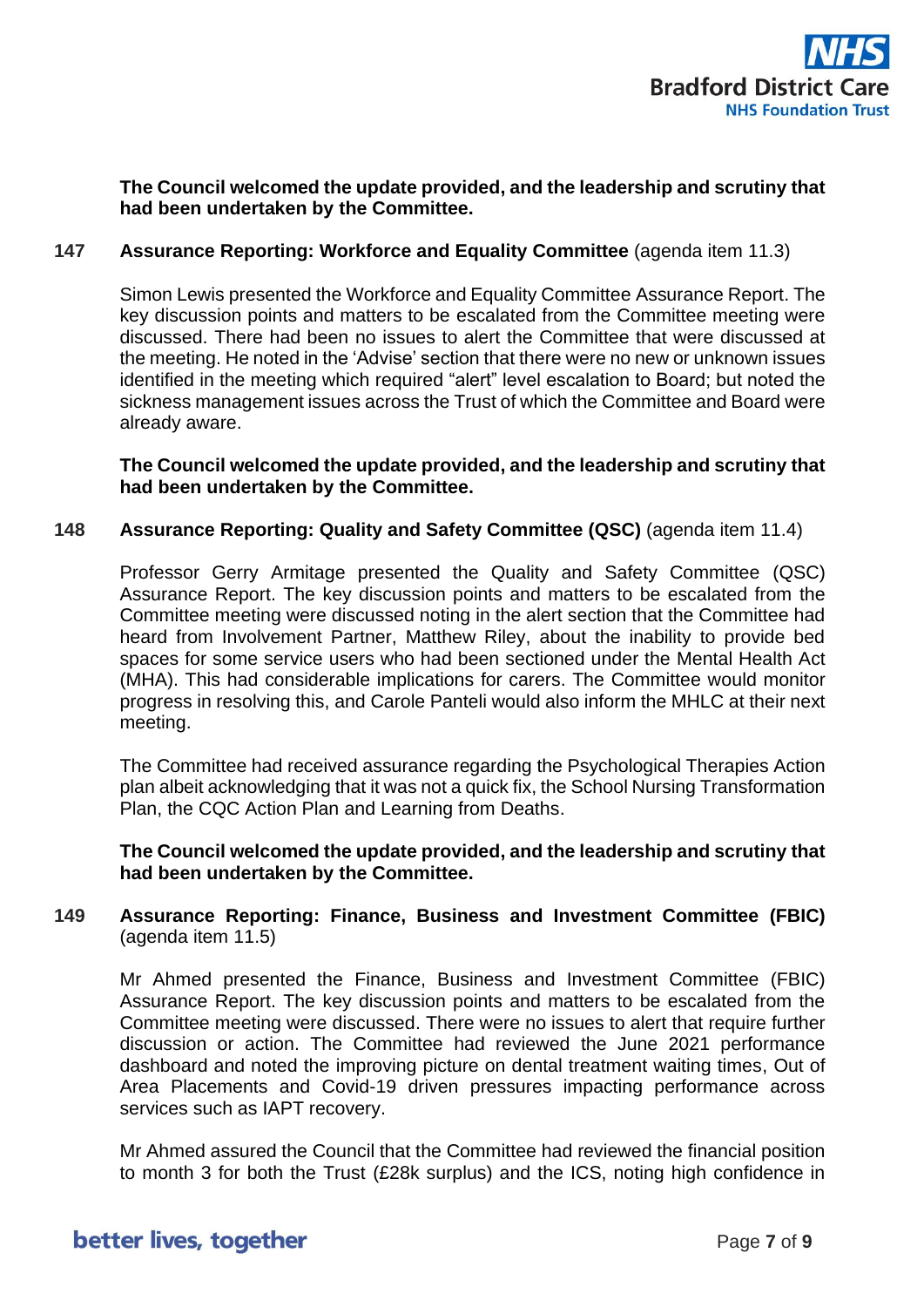

achieving control totals for Half 1 (H1) of the financial year. The Committee had endorsed the quarterly submission made to NHSEI on 15 July 2021 and had recommended this for retrospective approval by Trust Board in September this year.

## **The Council welcomed the update provided, and the leadership and scrutiny that had been undertaken by the Committee.**

### **150 Assurance Reporting: Charitable Funds Committee** (agenda item 11.6)

The Committee received the Charitable Funds Committee Assurance Report. The key discussion points and matters to be escalated from the Committee meeting were discussed. There were no alert issues to escalate to the Board.

Under the 'advise' section, the Committee had been updated on the use of NHS Charities Together monies that had been received with confirmation of a further award to support discharge planning expected in September/October 2021. The Committee had adopted the Charity's 2020/21 annual report and accounts, the draft ISA260, draft audit opinion and draft letter of representation subject to final approval by the Audit Committee on 4 November 2021.

## **The Council welcomed the update provided, and the leadership and scrutiny that had been undertaken by the Committee.**

### **151 Focus on: Suicide Prevention** (agenda item 12)

Dr Sims provided a summary of the work continuing both regionally and locally to reduce suicide and increase awareness. The Trust continued to work alongside partners within the Integrated Care System (ICS) and the Bradford Local Authority to embed the national and regional Suicide Prevention Strategies within the Trust. The Trust had adopted a zero-suicide philosophy where each death by suicide was seen as preventable.

He mentioned that organisations at place and across the ICS continued to work together to reduce suicide. This included NHS Mental Health Trusts, emergency services, local authorities, prison services, faith leaders and groups, and voluntary & community sector services. The Trust had a suicide prevention group leading on the delivery of the strategies for the Trust**.** The Trust's Annual Suicide Prevention report from the Board meeting in public in July 2021 was referred to as background information which is available on the Trust's website.

## **The Council welcomed the update provided.**

### **152 Feedback and Questions from Governors** (agenda item 13)

## **The Council provided feedback on the meeting.**